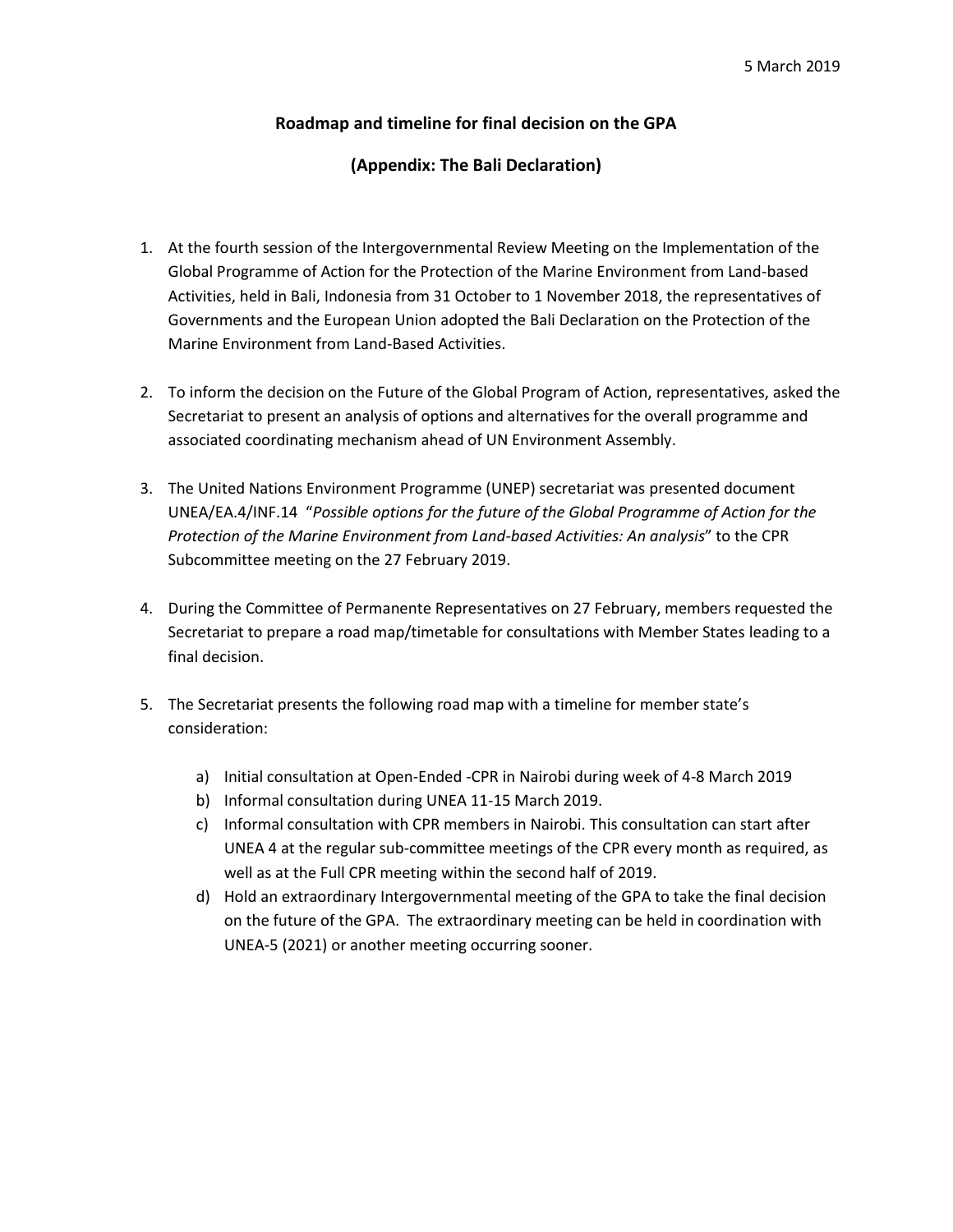## **BALI DECLARATION ON THE PROTECTION OF THE MARINE ENVIRONMENT FROM LAND-BASED ACTIVITIES**

We, the representatives of Governments and the European Union, having met in Bali from 31 October to 1 November 2018 at the fourth session of the Intergovernmental Review Meeting on the Implementation of the Global Programme of Action for the Protection of the Marine Environment from Land-based Activities.

Acknowledging the achievements of the GPA and recognizing the role that it has played in the prevention of the degradation of the marine environment from land-based activities.

We continue to work on:

- 1. Enhancing the mainstreaming of the protection of coastal and marine ecosystems, especially from the environmental threats caused by increased nutrient, wastewater, marine litter and microplastics.
- 2. Enhancing capacity building, know-how and knowledge sharing through collaboration and partnerships involving governments, private sector, civil society and experts at the regional and global levels in the protection of coastal and marine ecosystems from land-based activities and sources of pollution.

We take note that the follow up work of the GPA should include, subject to future discussions on the form and implications

- 1. Continue efforts in the three pollution streams i.e. nutrients, wastewater and marine litter in support of the 2030 Agenda as a framework for sustainable development
- 2. Strengthen the Global Partnership on Marine Litter, Global Partnership on Nutrient Management and the Global Wastewater Initiative; and the interlinkages between partnerships
- 3. Improve the coordination, engagement and support of the work with member states on land-based pollution; and foster the linkages to the Regional Seas, other relevant platforms and international initiatives for effective delivery;
- 4. Continue to advance efforts to combat marine litter and microplastics, nutrients and wastewater from land-based sources in an integrated manner